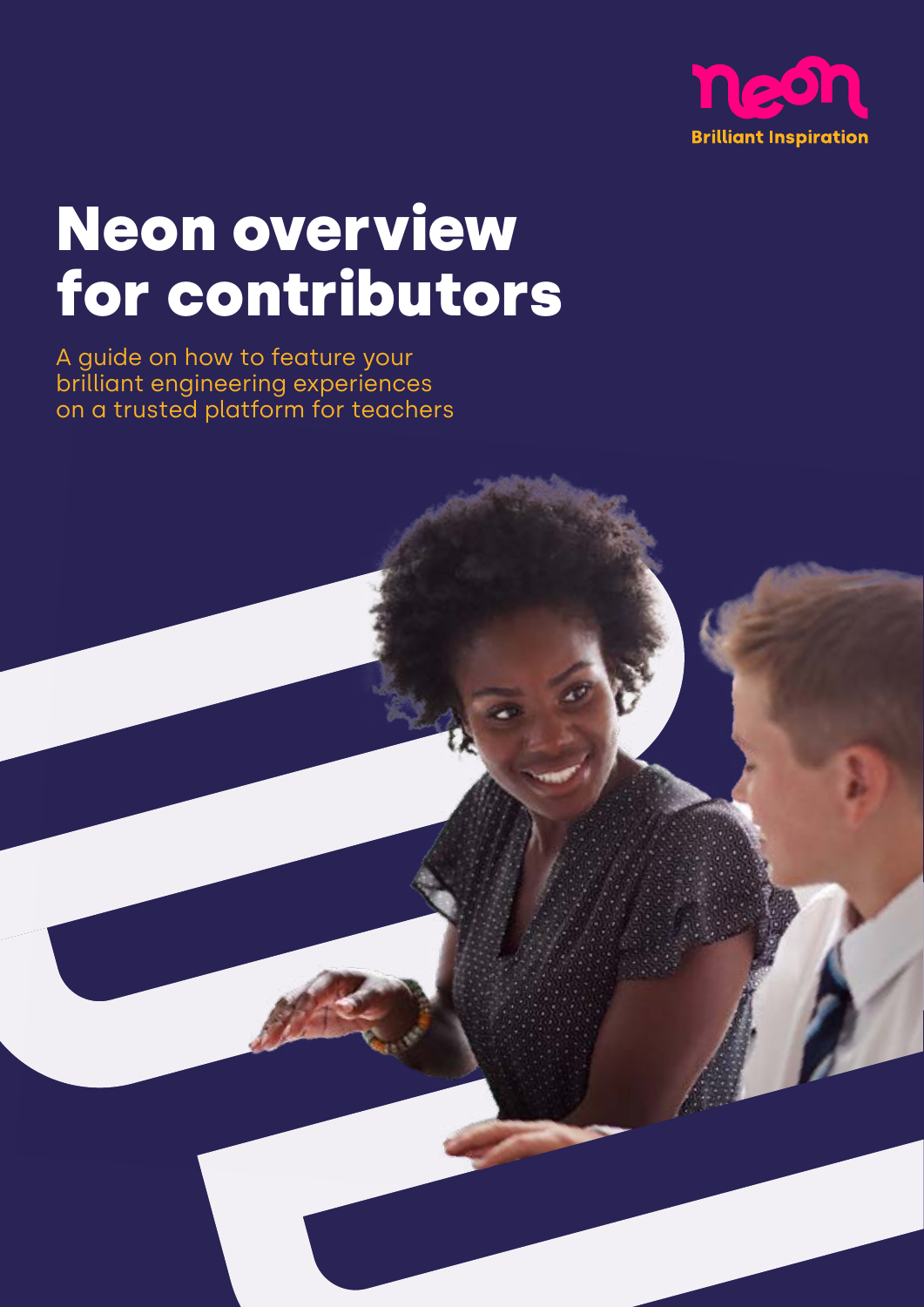## What is Neon?

**The Neon website brings together the UK's best engineering experiences and inspiring careers resources to help teachers bring the STEM curriculum to life with real-world examples of engineering.**

Neon aims to make life easier for teachers by curating the best experiences so they can be confident they are good quality with clear learning outcomes, they are engaging and inclusive, supporting careers education and highlighting realworld applications of engineering.

Neon is free for users and contributors, with no hidden costs.

It is powered by EngineeringUK, a not-for-profit which works in partnership with the engineering community to inspire tomorrow's engineers.

#### **[www.neonfutures.org.uk](http://www.neonfutures.org.uk)**

## Working together

Neon is the product of the collaborative effort highlighted in the original (and subsequent) Perkins review of engineering; that argues that substantially increasing the number of engineers would help the UK economy. It builds on the work of Tomorrow's Engineers in bringing the community together to collectively help teachers find quality engineering experiences.

We worked with partners from across the engineering community to create Neon, to make it work for users and contributors and complement the tools teachers use.

## Brilliant feedback

Teachers are really making the most of Neon, downloading careers resources, discovering and saving experiences and hearing the stories of real engineers.

Thousands of teachers from around the UK are using Neon every month and we're regularly adding new experiences, collections and resources to keep them engaged.

We have a weekly email that highlights the latest content and goes out to over 1000 teachers and careers advisors.

**A Having our games featured as experiences**<br>
on Neon and in the weekly email to teachers has on Neon and in the weekly email to teachers has **doubled our downloads**, and we're delighted to be reaching more teachers and young people on a platform they are familiar with.

Working with Neon has been a pleasure. We look forward to producing more great games and getting them into schools with Neon's expert help. <mark>J.,</mark><br>Helenna Vaughan-Smith

Helenna Vaughan‑Smith Senior Product Manager at Enginuity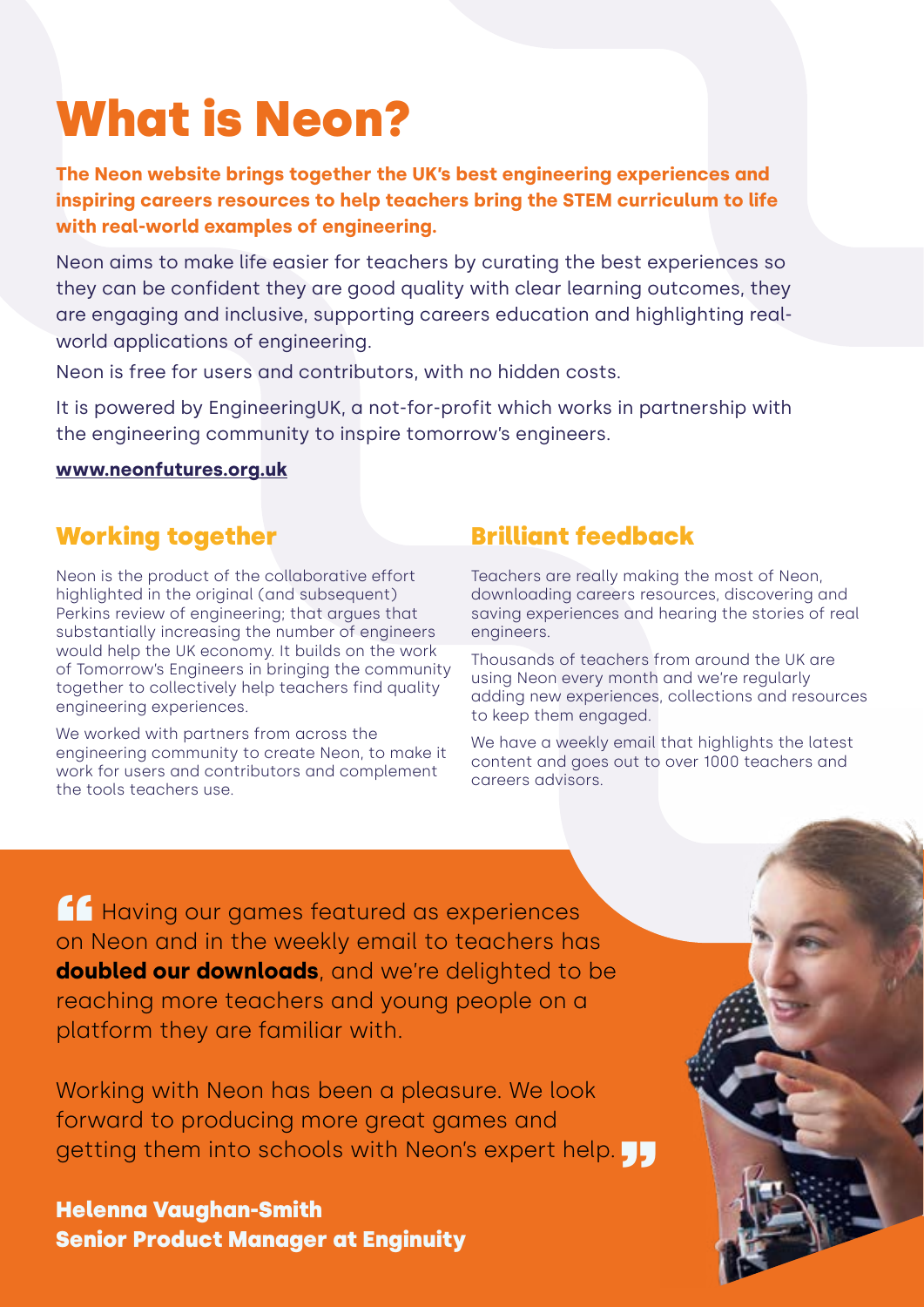## Be part of it

Help us make Neon inspiring for teachers by submitting all your **brilliant interactive engineering activities** to be featured as **experiences**. Neon gives you a **shop window** and lets you **target your audience**. It is **free for users and contributors**.

Please be aware that we are not currently accepting external careers resources and case studies as these are produced in-house. This may change in future!

## Featuring your experience on Neon

To feature an experience, you first need to fill out our online application form. It will take around 25 minutes to complete, depending on the information you have to hand.

Once submitted, our team will review your application to assess its quality. If your experience meets our quality standards, which are fully outlined below, we will upload it to Neon within 5 working days.

If your experience doesn't meet all the quality standards, we can offer guidance and support. So, complete as much of the application as possible, hit save, and we'll be in touch.

We will share a preview of your experience listing before it goes live. Once your experience is online, the Neon team will work with you to make any changes, so the site is always up-to-date.

#### **[www.neonfutures.org.uk/application-form](http://https://neonfutures.org.uk/application-form/)**

### Quality matters to us

We want STEM teachers and their students to enjoy the very best engineering experiences, so we only feature experiences that meet our quality standards.

These were developed in collaboration with the engineering community, are an important part of the Neon application process.

#### **Experiences that meet Neon quality standards:**

- 1. Include positive and contemporary messaging about engineering
- 2. Raise young peoples' aspirations:

For primary: Broaden horizons, raise aspirations and challenge career stereotypes, and put curriculum subjects into a real-life context

For secondary: Include an explicit careers dimension and align with at least 2 Gatsby benchmarks

- 3. Are designed and delivered so they are inclusive for students
- 4. Clearly articulate expected learning outcomes to end user
- 5. Are committed to embedding learning and improvement
- 6. Are transparent on cost and time to end user
- 7. Meet safeguarding, health and safety and data protection standards and have public liability insurance

## Pick your audience

As a contributor, you get to pick where your experience is available and which schools can see it.

#### **Refine your target area**

Neon connects schools to experiences in their local area, ensuring that teachers can find experiences that are right for their students.

You can choose where you want your experience to be available. This can range from a specific postcode to a town, local authority, region or the whole of the UK.

#### **Refine your target demographics**

Work with us to increase the number and diversity of young people choosing academic and vocational pathways into engineering.

You can target your experience exclusively at schools with the highest proportion of young people from groups who are underrepresented in the engineering profession.

Simply select the option to only make your experience visible to schools that meet the EngineeringUK Equality, Diversity and Inclusion (EDI) criteria.

Learn more on [www.neonfutures.org.uk/](http://www.neonfutures.org.uk/engineeringuk-edi-criteria) [engineeringuk-edi-criteria](http://www.neonfutures.org.uk/engineeringuk-edi-criteria)